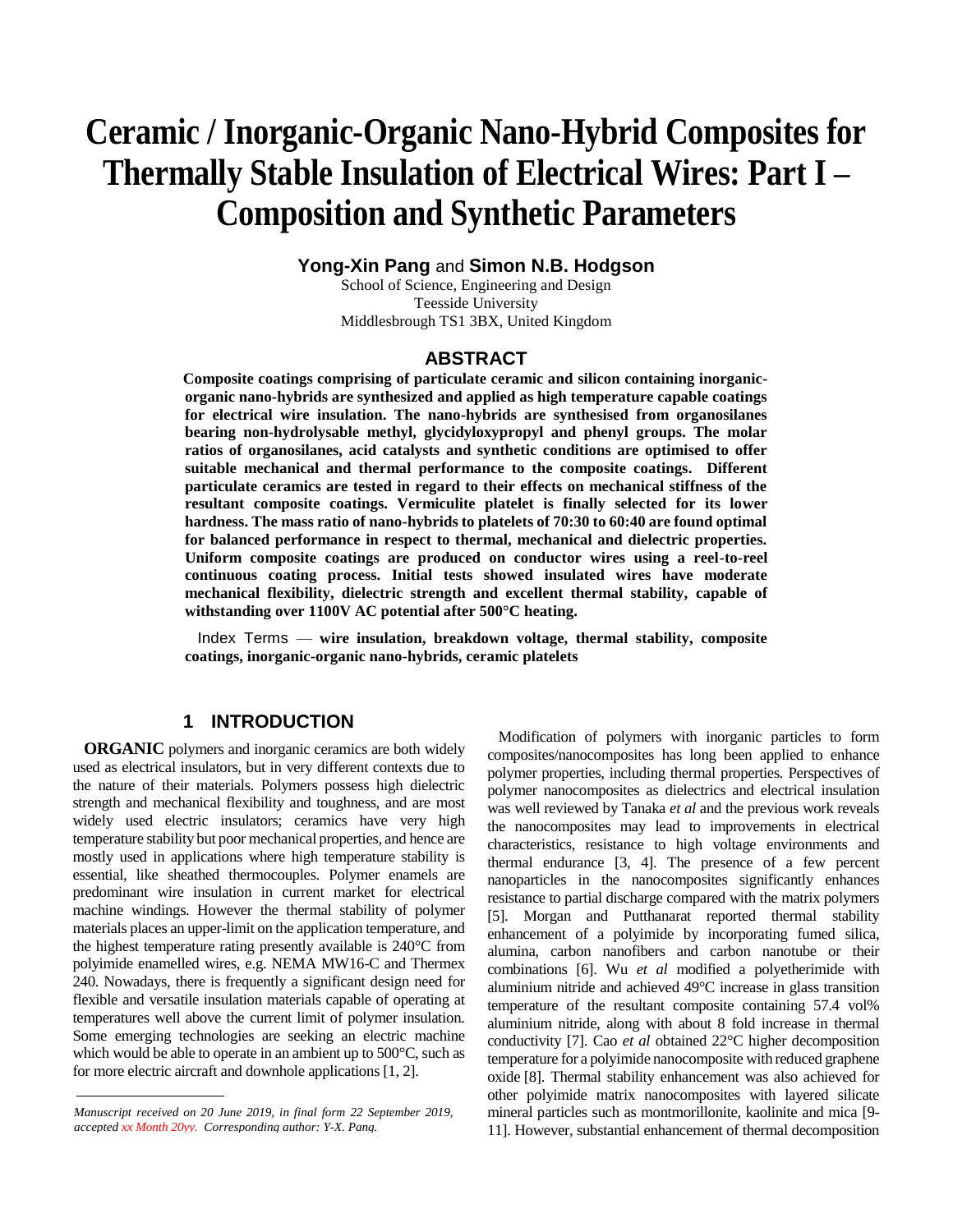temperature is not achievable through polymer-based composite/nanocomposite routes as the fundamental chemistry of organic polymer remains and dominates the materials properties.

For a long term application in an environment temperature above 300°C, selection of inorganic insulation becomes inevitable. Some different technologies were employed to fabricate thin ceramic films over the years, among them sol-gel technology has been intensively exploited for its unique advantages of thin film forming capability and the versatile chemical compositions. For instance, sol-gel magnesia-zirconia high temperature insulation coatings were applied to insulate silver sheathed superconducting tapes and wires [12]; sol-gel aluminium oxide filled with alumina powders was used as thick film electrical insulation [13]; and sol-gel silica coatings was applied on anodised aluminium to fabricate ceramic insulated wires [14]. The drawback of ceramic insulation comes from the inherent brittleness of the materials which makes it difficult to meet the bending requirement for wire insulation.

Inorganic-organic nano-hybrids are a type of nanocomposite materials in which the inorganic and organic phases are mixed at molecular level and connected through covalent bonds. They are mostly derived from sol-gel chemistry using organofunctional metal alkoxides as precursors, usually organosilanes, rather than prepared from conventional blending processes [15, 16]. A variety of organic and inorganic components allows tailoring specific properties of the resultant nano-hybrids and more interestingly, synergetic effect is achievable due to the finer dispersion of the organic and inorganic phases [17]. We previously utilised siliconcontaining nano-hybrids with organic moiety of methyl as thermally stable coatings for fabrication of soft magnetic composites (SMC) and found that existence of the organic moiety imparts excellent compacting properties to SMC because of low surface energy of the nano-hybrid coating. The methyl group is removed during the annealing stage of compacted SMC, leaving a highly thermal stable silica insulating coating [18]. This work is to extend the concept for electrical wire insulation with high temperature capability. It is understood that good flexibility of the insulation of wires is essential at the stage of forming coils/windings, but less critical during the service stage of the electrical machine, though some flexibility is preferred for imparting good resistance to in service stresses. Where nano-hybrid composites are employed as wire insulation coatings, the organic moiety will provide interim mechanical flexibility to facilitate manufacturing processes such as winding, this organic component being later gradually removed in situ to produce an inorganic insulation coating on the wire surface that ensures ability to sustain high temperature, but with the composite structure still retaining limited but sufficient flexibility to withstand in service stresses such as from thermal cycling, vibration or electromagnetic forces. The sol-gel chemistry of the nano-hybrids allows both formation of silica through polycondenzation and the removal of the organic moiety. These processes gradually convert the ceramic/nano-hybrid composites into ceramic/ceramic (silica) composites in which the silica acts as a binder, contributing to the mechanical strength of resultant coatings. The nano scale distribution of the organic component used to provide initial mechanical flexibility for manufacturing, allows its removal

without the formation of macroscopic defects, whilst the plate like composite structure imparts some degree of flexibility to the coating in its final form.

This work studies the molecular design of silicon-containing inorganic-organic nano-hybrids and their combination with particulate ceramics, as composite coating materials for electrical wire insulation.

## **2 EXPERIMENTAL**

#### **2.1 MATERIALS**

Methyltrimethoxysilane (MTMS), phenyltriethoxysilane (PhTES), dimethyldiethoxysilane (DMDES), (3 glycidyloxypropyl)trimethoxysilane (GPTMS), boric acid and phosphomolybdic acid (PMoA) were purchased from Sigma-Aldrich; 4-Hydroxy-4-methyl-2-pentanone (HMP), xylene, isopropanol, phosphoric acid and acetic acid from Fisher Scientific UK; vermiculite from Dupré Minerals Ltd UK; and copper and nickel-plated copper wires from vonRoll Isola Europe.

#### **2.2 PROCEDURE**

#### **2.2.1 Preparation of ceramic/nano-hybrid coating materials**

First, a nano-hybrid resin is synthesized using different organosilanes in a specified ratio. In a typical synthesis, charge MTMS 38.4g, GPTMS 3.5g, PhTES 0.7g and HMP 24g into a flask and stir the mixture vigorously; dissolve PMoA 0.6g in deionized water 10.8g and slowly drop the solution into the flask over about ½ an hour. After addition, heat the reaction mixture to refluxing for 5 hours and then keep stirring overnight at room temperature to produce a viscous dark blue nano-hybrid resin solution. Other nano-hybrid resins with various compositions are synthesized in similar procedures.

In a parallel process, a vermiculite slurry is produced as follows: vermiculite 9.3g, mixed solvent 24g (comprising HMP 40%, xylene 30% and isopropanol 30% by volume) and acetic acid 0.05g are charged into a porcelain jar with porcelain balls, ball-mill for 1 day.

The above synthesized nano-hybrid solution is then mixed with the vermiculite slurry ball milling for further 4 hours to ensure all ingredients are well dispersed, and thus produced a nanohybrid/ceramic coating material. Other composite coating formulations are prepared in the same way.

#### **2.2.2 Fabrication of coated wires**

The above-formulated coatings were applied on electrical wire through a so-called 'reel-to-reel' process, using a miniature wire coater made in our laboratory. First, the wire was dragged from the feed reel through a coating tank to dip-coat a thin layer of the coating material on its surface. Then the "wet" wire goes through a tunnel blowing 180°C hot air to dry out most of, the solvent and immediately goes into a furnace set at  $200 - 360^{\circ}$ C to cure the coating on the wire surface. Finally, collect the coated wire on the receiving reel.

The process repeats several times to build up desired insulation thickness. The processing temperature varies with coating material formulation.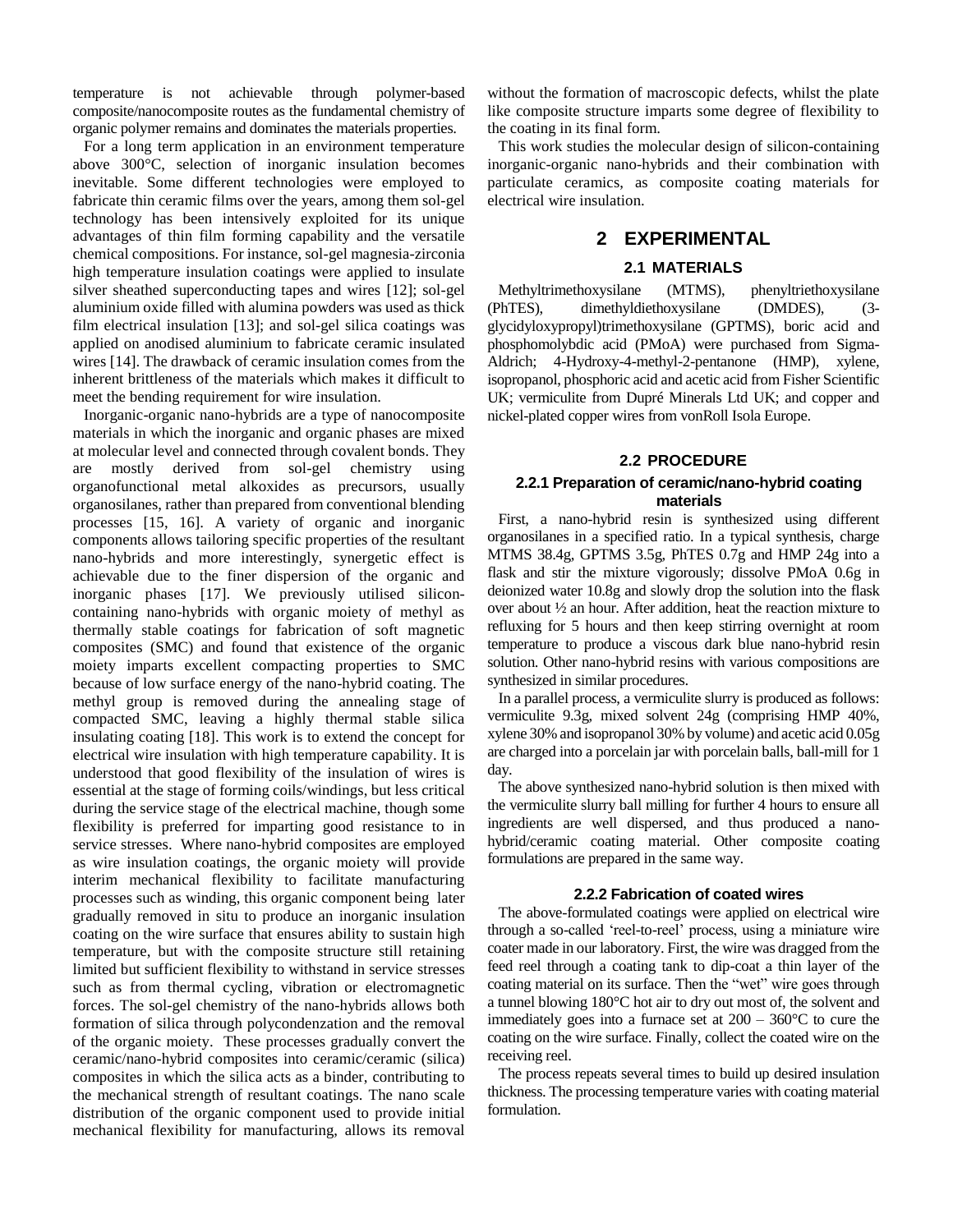### **2.3 CHARACTERIZATION AND MEASUREMENTS**

Particle size of ceramic powders was measured using AcoustoSizer II analyser, Colloidal Dynamics, USA, with water as the dispersing medium.

Thermal analyses were conducted using a Thermatrix STA-1500 TGA/DSC simultaneous thermal analyzer from room temperature to 900°C at the ramp 10°C/min in static air or under argon flow of 30mL/min.

The analysis of attenuated total reflectance Fourier transform infrared spectroscopy (ATR-FTIR) was conducted on a Thermo Nicolet 5700 FTIR spectrometer. All spectra were taken in wavenumber range between 400 and 4000 cm−1 at 4 cm−1 resolution, averaging over 32 scans.

Mechanical and dielectric measurements of insulated wires were tested according to the British Standard BS EN 60851.

## **3 RESULTS AND DISCUSSION**

#### **3.1 PRELIMINARY EVALUATION OF SILICON-BASED NANO-HYBRIDS**

The overall objective of this study is to develop thin film coating materials for electrical wire insulation capable of withstanding temperature up to 500°C, much beyond the temperatures conventional polymer enamels could withstand. Silicon-based nano-hybrid materials are chosen as the starting point considering that a variety of organosilanes are nowadays available at relatively low cost compared with other organic functional metal alkoxides and the nano-hybrid materials can be efficiently synthesized through simple sol-gel chemistry. A full spectrum of materials from hard ceramics to soft elastomers can be derived from organosilanes with the generic formula of  $R_x-Si(-OR^2)_{4-x}$  by defining R group and x value and/or combining different organosilanes with different R and x, where R is a nonhydrolysable radical, OR' is hydrolysable alkoxy and x is an integer form  $0 - 3$ . The diagram below (Figure 1) briefly illustrates molecular structure and properties of sol-gel materials from silanes with different organic moieties. It is worth mention that of the R groups representing a variety of organic radicals, some are nonreactive, existing as organic inclusions in the resulting inorganic network, and others are reactive, forming organic polymer network coexisting with the inorganic network [16]. Obviously, incorporation of organic moiety introduces mechanical flexibility to the inorganic molecular networks, and at the same time reduces thermal stability of resulting nano-hybrid materials. However, these two conflicting parameters can be balanced at certain point to meet a specific application, e.g. electrical wire insulation with temperature endurance higher than polymer insulators could reach, whilst possesses better mechanical flexibility than inorganic insulators.



**Figure 1.** Illustration of versatile materials derivable from organosilanes  $R_x-Si(-OR')_{4-x}$  with different x values (0, 1 and 2) through sol-gel processing.

Nano-hybrids of this study are designed from organosilanes with various R groups and x values and tailored for achieving optimal balance between thermal stability and mechanical flexibility. Nano-hybrids derived from MTMS through sol-gel processing are initially investigated as these were previously proved as thermally stable coatings [18, 19]. The methyl group attached to silicon through C-Si covalent bonding can withstand a temperature over 400°C, as shown by the thermal analysis results in Figure 2. The initial 2-3% weight loss below 200°C comes from drying out of moisture in the samples. The major weight loss when heated in oxidizing atmosphere (curve 1, black) begins just above 400°C and leads to an eventual weight loss of 10%, close to the calculated weight loss of converting CH<sub>3</sub>SiO<sub>3/2</sub> to SiO<sub>2</sub> as expressed in the chemical oxidation Equation (1). Correspondingly, there is a large exothermic peak on the DSC curve, confirming the weight loss originates from thermally oxidative decomposition of methyl group in the nano-hybrid. Close inspection of the DSC data finds that the exothermic peak is unsymmetrical and the decomposing process lasts for nearly 200°C range. The sudden heat release at early stage with the decomposition onset temperature of 418°C results from burnout of surface methyl group, whilst the slower heat release at late stage arises from methyl groups embedded inside the inorganic silica network, which restricts penetration of oxygen. On the other hand, the material is stable up to 660°C when measured in protective atmosphere (plot 2, blue). The major weight loss is about 5%, there is only a small hump on the corresponding DSC curve, reflecting about half of the decomposed products retained in the material, and the decomposing process is much less exothermic.

$$
2CH3SiO3/2 + 4O2 \to 2SiO2 + 2CO2 + 3H2O
$$
 (1)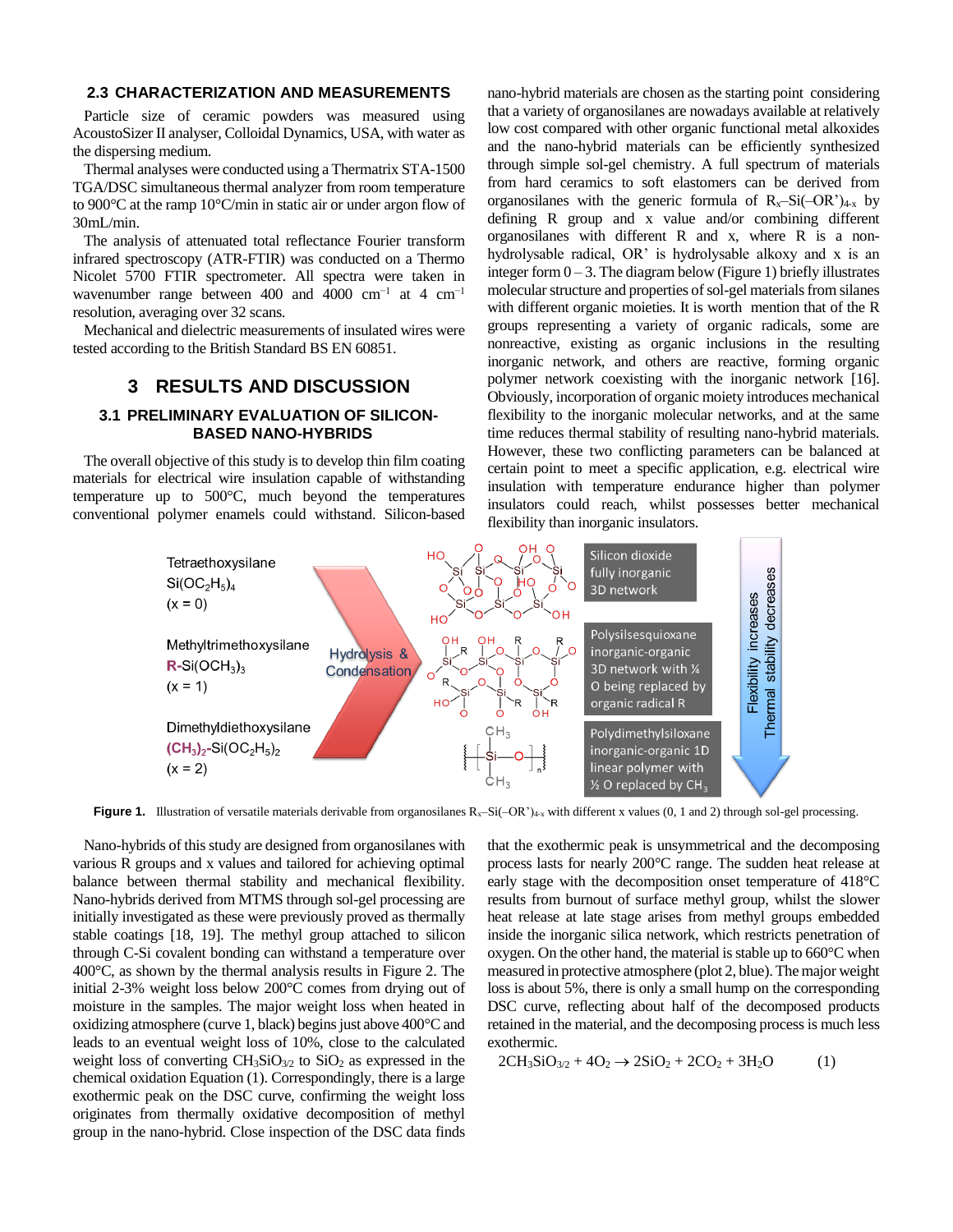

**Figure 2.** Thermal behavior of silicon-containing nano-hybrid synthesized from MTMS: 1 in air, 2 in argon and 3 filled with  $50\%$  SiO<sub>2</sub> powder, in air.

Figure 3 shows the ATR-FTIR spectra of nano-hybrid films after heat treatment at different temperatures. The absorption band at 1267 cm<sup>-1</sup> attributes to the C-H bond vibration in the Si- $CH<sub>3</sub>$  structure remains unchanged up to 400 $^{\circ}$ C and then the intensity goes down as increasing temperature of heat treatment [19]. The band position also moves slightly towards the high wavenumber side to  $1272 \text{ cm}^{-1}$  when heated at  $500^{\circ}\text{C}$  and above. Similar transform is observed for the absorption band at 758 cm-1 , which assigns to the Si-O and Si-CH<sup>3</sup> stretching, and nearly 10 cm<sup>-1</sup> shift towards high wavenumber occurs from 450 and 500°C, accompanied by the change in the peak intensity and sharpness. This type of band shifting has been reported by other researchers and was considered a reflection of the structural change resulting from the oxidative decomposition of organic group [19, 20]. The relatively broad absorption band at 993 cm<sup>-1</sup>, which is also the contribution of Si-O and Si-CH<sub>3</sub> stretching, remains intact up to 400°C and become sharp after heating at  $450^{\circ}$ C or higher. A shoulder at  $1058 \text{ cm}^{-1}$  develops at 500°C heating, indicating a structural change happens. Two other weak bands at 840 and 1103 cm<sup>-1</sup> are retained at 450°C heating, but disappear at 500°C as the result of loss of methyl group. Similar changing trends are observed for the C-H bond stretching at 2908 and 2967  $cm<sup>-1</sup>$  in high wavenumber range (spectra not shown here). In summary, the change of absorption bands characteristic of the organic moiety occur at heat treatment temperatures above 400°C and becomes significant between 450 to 500°C.

This ATR-FTIR result is in good agreement with the thermal analysis, and both confirm the hybrid is thermally feasible for compounding insulators capable of withstanding up to 500°C.

These silicon-containing nano-hybrids have excellent filmforming property and hence were initially evaluated as insulation coatings for electrical wires. Figure 4 depicts the coated copper wires with two nano-hybrids and both produce smooth, uniform and transparent coatings. However, their mechanical flexibility is significantly different. The nanohybrid synthesized from 100% MTMS cracks and partially spalls off the copper surface when bending on 2 mm diameter mandrel (Figure 4a), whilst the hybrid coating made from 80 mol% MTMS and 20 mol% DMDES remains intact under the same bending condition, showing corporation of more methyl groups makes the nano-hybrid more mechanically flexible.



**Figure 3.** ATR-FTIR spectra of the hybrid from MTMS after heat treatment at various temperatures.

Heat treatment of this nano-hybrid coated wire at different temperatures (Figures  $4c - 4e$ ) shows that the hybrid coating is stable up to 300°C, but starts cracking at 350°C and more cracking develops after 400°C heating. Green spots are observed underneath the coating, indicating the oxidation of copper surface is occurring at higher temperatures. Cracks originate from significant volume shrinkage caused by the further condensation of silanol with the elimination of water – this is the inherent drawback of sol-gel materials, suggesting the nano-hybrid alone cannot produce workable coatings for wire insulation.



**Figure 4.** Optical micrographs of nano-hybrids coated 0.5mm copper wires and their bending and thermal properties: (a) coating from 100% MTMS; (b) coating from 80% MTMS and 20% DMDES, (c) heated at 300°C, (d) 350°C and (e)  $400^{\circ}$ C.

## **3.2 PREPARATION OF COMPOSITE COATINGS 3.2.1 Design and synthesis of nano-hybrids**

The above preliminary investigation into silicon-based nanohybrids suggests they are feasible materials as thermally stable insulation for electrical wire. However, the results also reveal that these nano-hybrids on their own do not meet the requirements as high temperature insulation materials because coatings crack upon heating because of volume contraction. Incorporation of nonshrinking materials into the nano-hybrid will mitigate this problem and thus, composite coatings comprising the silicon-based nanohybrids and particulate ceramics are designed and studied in this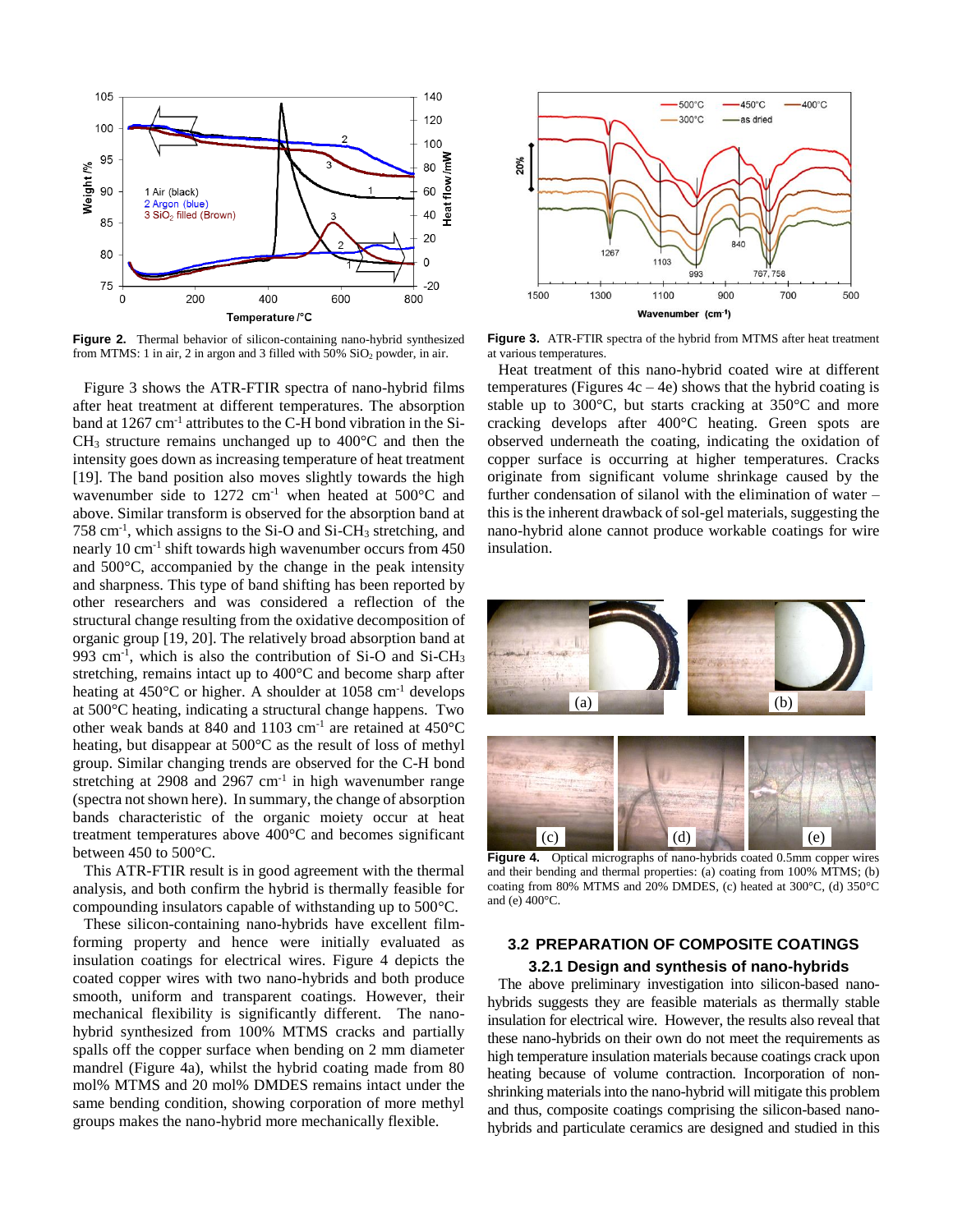work. In this case, nano-hybrids form the matrix phase and provide essential bonding to conductor wires and impart adequate mechanical properties required for coil / winding fabrication, whilst the particulate ceramics form the dispersed phase, which reduces the coating shrinkage during heat treatment, and at the same time, contribute extra dielectric strength to the composite coatings.

A number of nano-hybrids were thus designed using various organosilanes and systematically investigated with the aim to provide technological controls for making them optimal to the composite coatings. The finalized nano-hybrids were synthesized from MTMS in conjunction with some amounts of GPTMS and PhTES. Methyl is the smallest organic group and it may embed into inorganic network in the final nano-hybrid, so that it possesses better thermal stability compared with most other organic groups. Phenyl group has even higher temperature resistance because of the aromatic ring structure, so incorporation of this group is beneficial to thermal stability, but higher phenyl content leads to higher brittleness of the resultant nano-hybrids. The 3 glycidyloxypropyl group can undergo polymerisation to form an epoxy polymer network, contributing to mechanical strength and flexibility of the resultant nano-hybrids. As mentioned previously, this epoxy polymer network is introduced as a sacrificial component, which offers adequate mechanical properties for coil winding or article making processes and then removed during later thermal ageing process. Figure 5 shows the removal of this epoxy polymer network and the formation of a ceramic-major composite coating with high temperature capability. For the as-made composite coating (green curves, containing the epoxy polymer), the gradual weight loss against temperature comes from the elimination of water formed during post polycondenzation of the nano-hybrid, whilst the sharp weight loss of circa 15% between 250°C and 400°C corresponds to burnout of epoxy polymer network (calculated value being 13% based on the 3 glycidyloxypropyl content in the nano-hybrid). Correspondingly there is a distinct heat release peak on the DSC curve. For the 500°C heated sample, no stepped weight loss is observed on TGA curve and no heat transition peak shown on DSC curve because this portion of organic moiety has already been removed during 500°C heat treatment. The slight weight loss at lower temperature end (<200°C) comes from the absorbed moisture.



**Figure 5.** Thermal behavior of a composite coating prepared with a nanohybrid containing epoxy polymer of 3-glycidyloxypropyl.

**Table 1.** Optimal synthesis of nano-hybrids.

| Organosilanes     | Si / Acid                               | Si/H <sub>2</sub> O | Organosilane / Solvent  |
|-------------------|-----------------------------------------|---------------------|-------------------------|
| (Mol. %)          | (Molar ratio)                           | (Molar ratio)       | Mixture (Mass ratio)    |
| <b>MTMS</b> 75-97 | PMoA $900 \text{ or } 1/1.6 \text{ to}$ |                     | $2/1$ to $2/2$          |
| GPTMS 3-25        | $H_3PO_4$ 100 or                        | 1/2.4               | (HMP 40, Xylene 30 and  |
| PhTES $0-5$       | $H_3BO_3$ 33                            |                     | Isopropanol 30, vol. %) |

Apart from proper selection of organic moieties discussed above, there are some other parameters essentially important in order to produce the nano-hybrids with desirable properties. The extent of hydrolysis/condensation of organosilanes determines not only the molecular structure of nano-hybrids in the sol state, but also the property of final products and formation of gel [18]. For coating application of this study, proper hydrolysis/condensation extent leads to optimal properties of resultant nano-hybrids; higher or lower extent of hydrolysis resulting in mechanically brittle or weak products. The alkoxy-to-water ratio, catalysts and reaction conditions are all crucial factors influencing hydrolysis/condensation and are thus studied in this work. The main findings are summarized in Table 1.

Acid as the catalyst plays a very important role in sol-gel chemistry, from controlling hydrolysis and condensation of alkoxides to the resultant material properties. Phosphoric, phosphomolybdic and boric acids are compared in this study with their selection being on the basis that they are nonvolatile and may be converted into insulating oxides when heated to high temperature. They are all weak acids, among them boric acid is the weakest and phosphoric acid the strongest, which accounts for the different amount used in nano-hybrid syntheses. The nano-hybrids catalyzed by phosphoric acid and PMoA form uniform coatings on copper surface, whilst that catalyzed by boric acid produces a coating with some pores under the same condition. Bending test suggests the PMoA catalyzed nano-hybrid has the best mechanical flexibility among the three, whereas the boric acid catalyzed counterpart shows better cracking resistance after heat treatment at 450°C. These results reflect the nano-hybrids are in different states of hydrolysis / condensation and probably have different molecular structure when using different acids as the catalyst.

Influence of organosilane-to-water molar ratios was tested within the range from 1:1 to 1:3 where water amount is not in stoichiometry but insufficiency. Experiments found that the ratio around 1:2 is optimal in regard to nano-hybrid properties and storage stability. Higher ratios, e.g. 1:1, cannot proceed to sufficient hydrolysis / condensation and lead to the nano-hybrid containing large amount of unreacted alkoxy groups, which are unable to form enough siloxane linkages during drying and curing, resulting in low molecular weight resins with poor mechanical strength. On the other hand, the nano-hybrids synthesised at high water content (1:3 ratio) are strong but brittle after curing because the alkoxy groups are supposed to be fully hydrolyzed and hence the nano-hybrids may proceed to form a dense inorganic network, resulting in a composite coating with poor mechanical flexibility. In addition, high water ratio tends to cause premature gelation of the sol, shortening coating shelf life. As a result, the ratio around 1:2 was found suitable for getting balanced properties of the nanohybrids. It is worthy to point out that the ratio may vary in relation to the organosilane composition. When more organosilanes bearing large R group are used, the water ratio is accordingly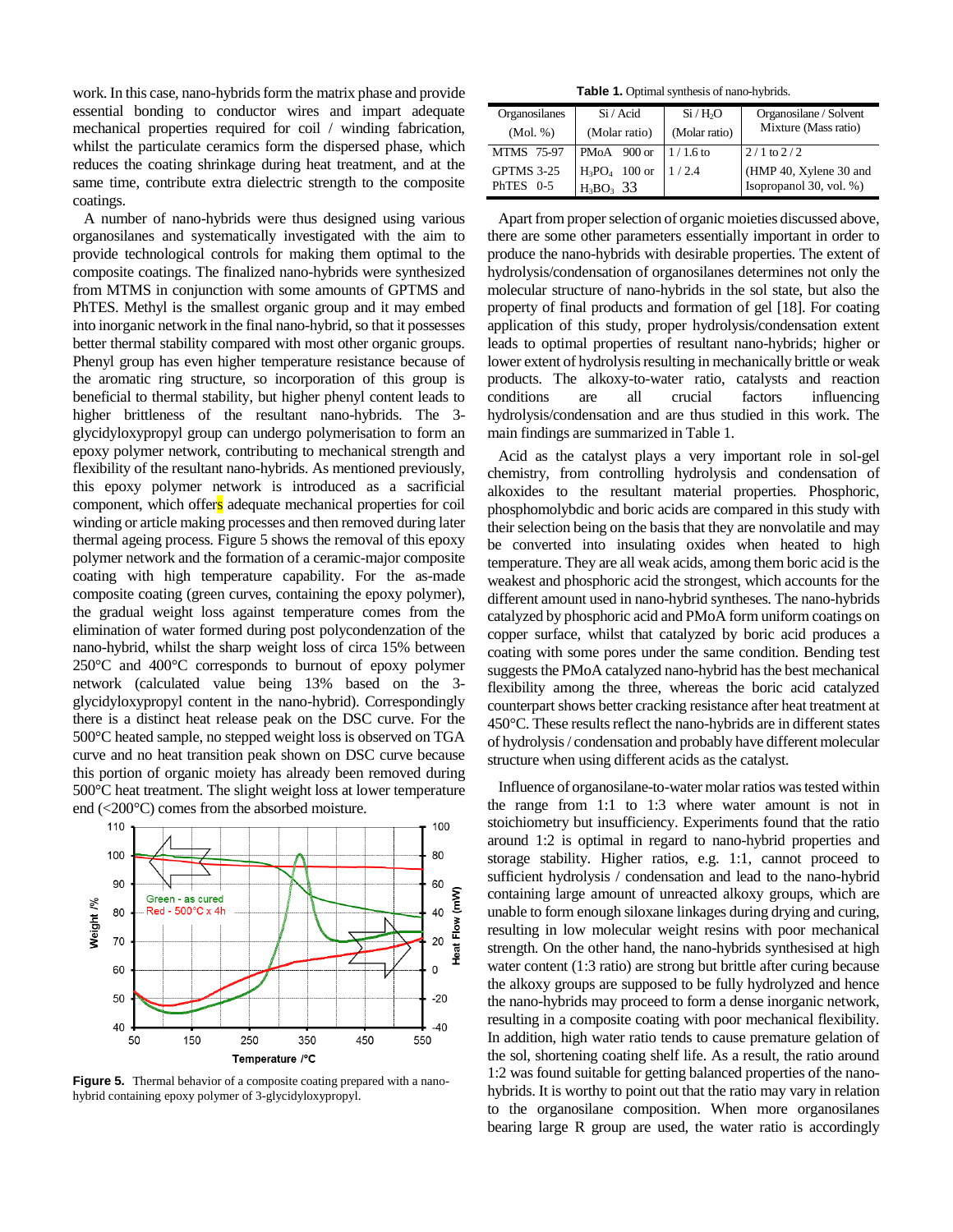increased to compensate the reduction in reactivity caused by the steric effect of the large R groups [19].

Synthesis of nano-hybrids were carried out at very high organosilane concentration because week catalysts were employed. However, proper dilution with solvent is necessary for better control over the synthesis process, to prevent violent reaction which may lead to sudden gelation of the reaction mixture and to complete the synthesis in reasonable time scale. The concentration from 50 to 67 wt% was found suitable when the mixed solvent is used, which produce the optimal nano-hybrids under the operating conditions presented in Section 2.2.

#### **3.2.2 Selection of particulate ceramics**

Particulate ceramics constitute an equally important ingredient as the nano-hybrid in the composite coatings where they play dual functions – mitigating volume shrinkage and increasing thermal performance of the final composite coatings. Refractories like silica and alumina particles were firstly selected and found effective in reducing volume shrinkage and increasing thermal stability of the composite coating after heat treatment, as the example shown in Figure 2 that the silica/nano-hybrid composite demonstrated an enhanced thermal stability – the onset temperature of methyl group decomposition increased from 410°C to 505°C for the composite containing 50 wt.% silica. Stabilization of silicone resins by incorporating inorganic particles was reported in some other studies though the mechanism of thermal stability enhancement is to be clarified [19, 23]. However, the amount of ceramic phase is restricted because the composite coating becomes hard or less flexible with increasing ceramic particle loadings. To fully exploit benefits from ceramic component, layered silicate particles becomes the choice, because they are softer than silica or alumina. This type of materials comprises numerous tetrahedral and octahedral atomic sheets stacking together with an interlayer space, where the interlayer space can be empty, occupied by cations or even inserted with foreign molecules [24]. The expandable interlayer means the layers are movable relatively to one another, implying these plate particles are bendable in some way similar to a book, so that may lessen the hardening effect of inorganic phase on the mechanical flexibility of resultant composite coatings. In addition, enhancement in electrical insulation may be also envisaged because the ceramic platelets have high dielectric strength at the direction normal to the platelet plane and the overlapping packing of platelets in the composite coating structure minimises the possibility of developing conductive channels in the composite coating, in comparison with the irregularly shaped ceramic particles (Figure 6b). Mica, vermiculite and kaolin have been chosen as the ceramic phase to compound composite coatings with the nano-hybrids. All composite coatings from each of these three ceramic platelets produce uniform, crack-free insulations on conductor wires with excellent thermal stability and adequate mechanical flexibility. Among them, kaolin based composite coating has smoother surface finishing, whilst vermiculite based composite possesses the best mechanical bending performance, which probably comes from the lower Mohs' hardness of the material compared with the other two silicates Figure 6 shows some feature of vermiculite platelets studied in this work. Various size particles were tested and results show that this factor has marginal influence on the thermal and mechanical performance of the composite coating, rather the effect on coating finish if the particle is too big, such as the sample with median diameter of 5.3  $\mu$ m (blue plot in Figure 6a). The other three samples with smaller particle sizes produce similar surface smoothness as displayed by the micrographs of coated wires in Figure 7.





**Figure 6.** Characteristics of vermiculite plate particles for preparing composite coatings (a) particle size distribution, (b) packing of vermiculite layers (L: cross-section; R: top surface).

In preparation of the composite coatings, the nano-hybrids to ceramic platelet ratio is a crucial parameter and was studied in the range from 9:2 to 5:5 by mass. Higher ceramic phase is preferred in view of thermal performance and cost effectiveness. Experiments found that ceramic phase of 20 wt% is able to produce crack-free composite thin films up to 20 µm thick, while greater than 50 wt% very much deteriorates the properties of the composite coatings, leading to reduced mechanical flexibility or large bending radius, reduced adhesion to conductor wire and less smooth surface finish. Platelet component amount in the range of 30 – 40 wt% is found optimal, resulting in smooth composite coatings with balanced dielectric, thermal and mechanical properties. Nano-hybrid composition and structure have certain influence on its capacity of incorporating ceramic platelets, those containing large organic moieties allow higher loading of platelet component, while sustaining mechanical performance of the composite coating.

### **3.3 FABRICATION OF INSULATED WIRES**

The so-called reel-to-reel coating process was employed for applying composite coatings onto electrical conductor wires in an attempt to produce continuous insulated wires as well as to adapt the technique into commercial manufacture lines. We have built up a lab scale coater and systematically studied the effects of operating parameters on properties the coated wires in conjunction with the composite coating formulations. In general, results obtained suggest that the suitable processing conditions are: coating speed (wire travelling speed)  $0.8 - 1.3$  m/min, drying temperature  $120 -$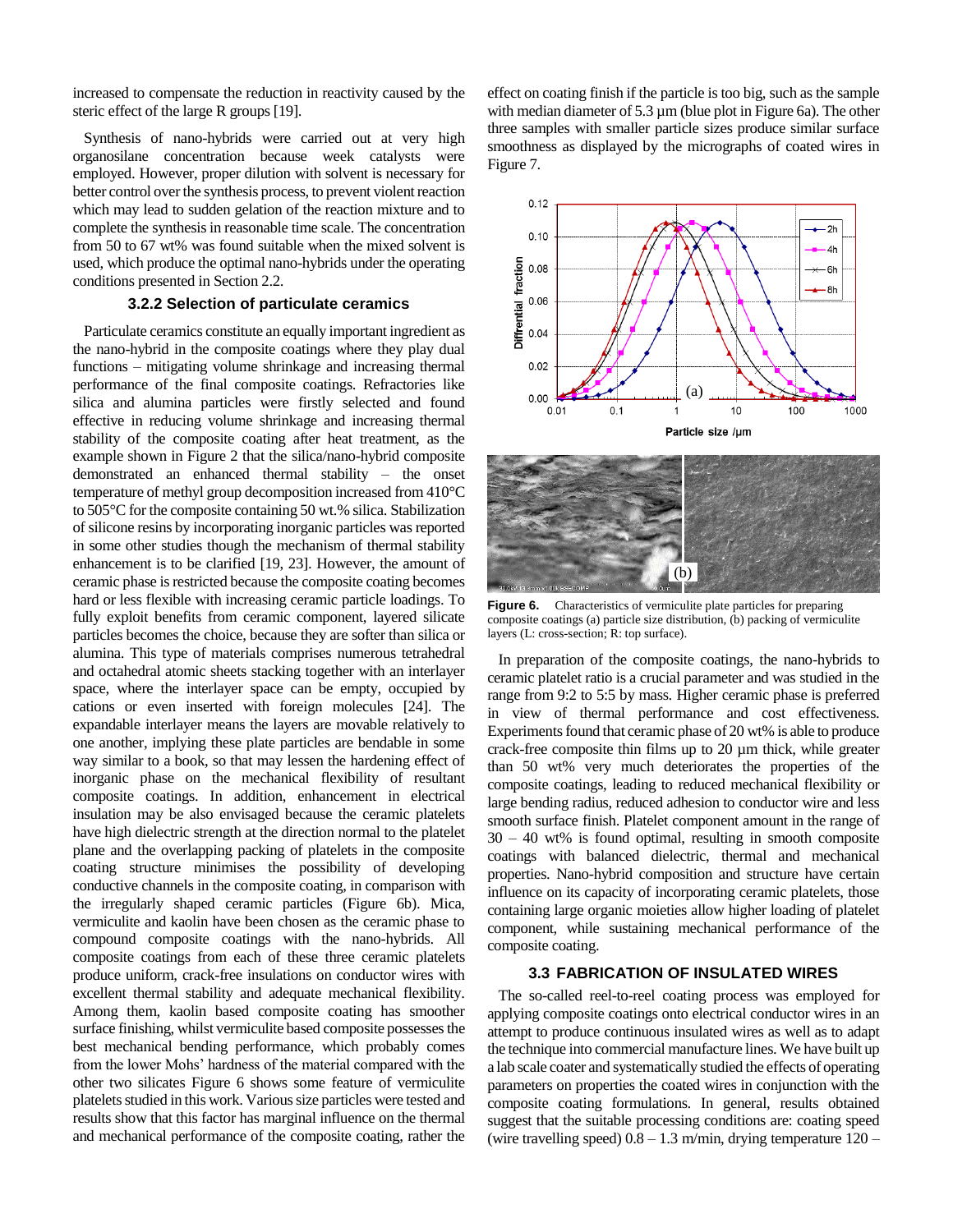200 $^{\circ}$ C and curing temperature 200 – 360 $^{\circ}$ C. The relatively low coating speed comes from the short drying and curing paths of the coater. It was found important to match operating parameters with the viscosity of coating formulas. In summary, high viscosity formulas require low coating speed and drying temperature because the thick initial wet coating needs longer time to dry and the low temperature avoids forming pre-dried skin on wet coating surface. In addition, lower temperatures are preferred for nanohybrids containing larger R groups to prevent premature thermal oxidation.

Figure 7 illustrates a typical example of coated 1.2 mm diameter wire. The optical micrographs show that the coating on the wire has relatively smooth finish and moderate mechanical flexibility that allows the wire to be bent to a radius of 5 mm for this 40 µm coating thickness (lower coating thickness allows smaller bending diameter and vice versa). The insulation remains almost intact without cracking development on the coiled and twisted wires after heating at 450 °C for 10 hours as demonstrated in Figures 7a and 7b. The slight darkening of coating surface originates from the burnout of glycidyloxypropyl organic polymer from GPTMS according to its thermal property described in Figure 5. The composite coating survives after heat treatment at 500°C, but starts cracking and spalling off from conductor wire when heating temperature rises to 550°C (Figure 7b).



(a) 1.2 mm wire coated and wound on 5 mm radius mandrel after heating at 450°C for 10 hours (Left): Surface morphology of coated wire (right)



(b) Dielectric strength as a function of heating temperature **Figure 7.** Mechanical flexibility, thermal stability and dielectric property of a typical composite coating insulated wire.

The breakdown voltage of the twisted pairs reduces after heat treatment due to the partial loss of organic moiety attached to the nano-hybrid of composite coating, as well as further polycondenzation of the nano-hybrids into silicon dioxide, both leading to reduced mass and volume of the insulation materials and thus the insulation thickness, with some corresponding but limited reduction in breakdown voltage. For this specific wire, the breakdown voltage retains at 1100 V after heating at 500°C for 4 hours, demonstrating the sample has excellent thermal stability and dielectric strength. However, the coating cracks and spalls after heating at 550°C due to the quick loss of the organic moieties.

## **4 CONCLUSIONS**

This study successfully demonstrated the fabrication of electrically insulated wires, with thermal and dielectric properties comparable to ceramic insulated wires as well as initial moderate mechanical flexibility for coil winding, by mediating through composites comprising silicon-containing inorganic-organic nanohybrids and ceramic platelets.

This work systematically studied the composition and synthetic parameters of the silicon-containing nano-hybrids, the selection of ceramic platelets, the composite phase ratios, etc. and prepared composite coating formulas compatible to reel-to-reel coating process for producing insulated wires of continuous length. The coated electric wires are of balanced mechanical, thermal and dielectric properties. The interim mechanical flexibility imparted from the polymerized organic moieties of the nano-hybrids allow it to be processed similarly to polymer enamelled wire, whilst its subsequent sacrifice of the organic component leads to conversion of the nano-hybrid matrix into a ceramic/ceramic composite insulator bonded via a silica matrix ensuring ultrahigh temperature stability compared with polymer enamels. The silica network formed on in-situ heat treatment of the composite coated wire helps provide electrical integrity to the insulation and imparts mechanical integrity to the composite coating. Although the transition from organic bonded to silica matrix composite results in the loss of the full flexibility of the initial coated wire, the structure retains sufficient flexibility to withstand thermal cycling and operational mechanical stresses once fabricated, with this being a function of the plate like and relatively "soft" particulate silicate ceramic particles which form an integral element of the composite structure. The insulated wires have great potential to lift the temperature ratings of electrical machines and find applications in traditional sectors or emerging technological areas.

## **ACKNOWLEDGMENT**

The authors gratefully appreciate the financial support of DTI Technology Programme with Project No. TP/2ET/6/I/10032, from the former Department of Trade and Industry, United Kingdom.

## **REFERENCES**

- [1] J. A. Rosero, J. A.Ortega, E. Aldabas L. Romeral, "Moving towards a more electric aircraft," IEEE A&E Systems Magazine, vol.22, no.3, pp. 3-9, March 2007.
- [2] J. Thompson, M. Rossing, "High-temperature downhole motor facilitates cleanout of obstructed thermal well, saving production downtime," *SPE/ICoTA Coiled Tubing & Well Intervention Conference and Exhibition*, 2011.
- [3] T. Tanaka, G. C. Montanari and R. Mülahulpt, "Polymer nanocomposites as dielectrics and electrical insulation – perspectives for processing technologies, material characterization and future applications," IEEE Trans. Dielectr. Electr. Insul., vol. 11, no. 5, pp. 763–784, Oct. 2004.
- [4] T. Tanaka, "Dielectric nanocomposites with insulating properties," IEEE Trans. Dielectr. Electr. Insul., vol. 12, no. 5, pp. 914–928, Oct. 2005.
- [5] X. Zhong, G. Wu, Y. Yang, X. Wu and Y. Lei, "Effects of nanoparticles on reducing partial discharge induced degradation of polyimide/Al2O3